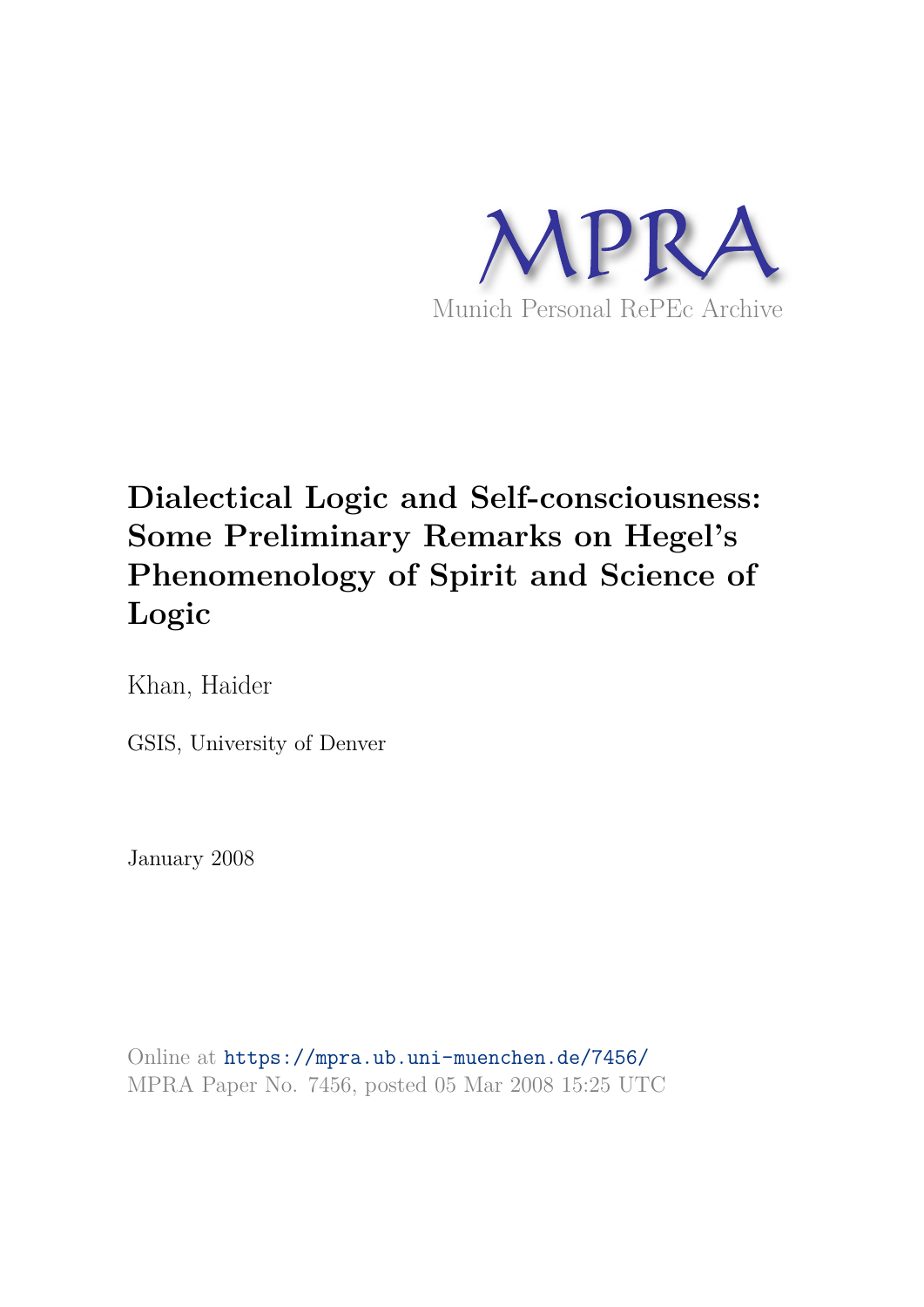# **Dialectical Logic and Self-consciousness: Some Preliminary Remarks on Hegel's Phenomenology of Spirit and Science of Logic**

Haider A. Khan

Professor of Economics

Graduate School of International Studies

University of Denver

Denver, CO 80208

hkhan@du.edu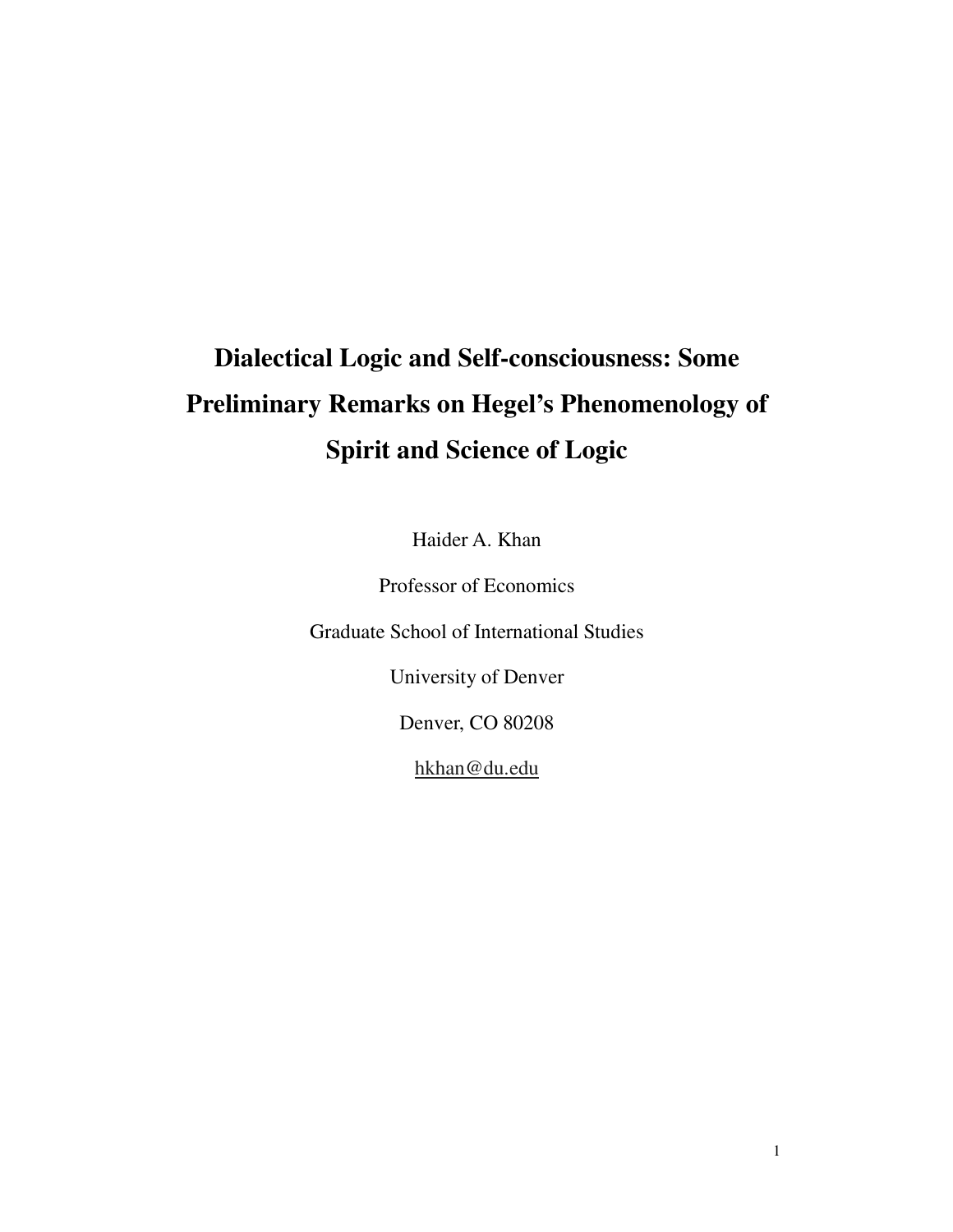## Abstract

The purpose of this note is to explore briefly the role that a dialectical development of logical understanding and consciousness plays in Hegel's Phenomenology of Spirit with some references to his Science of Logic. The role played by the logic of ontological development is emphasized. Furthermore, the role of human laboring activity in particular in Hegel is singled out as an area where thinking can redirect itself to return from the heights of speculative thought to a this-worldly development of freedom through a series of internal and dialectical contradictions. In line with this approach, Hegel's non-atomistic characterization of the individual in society can also be seen in a new light.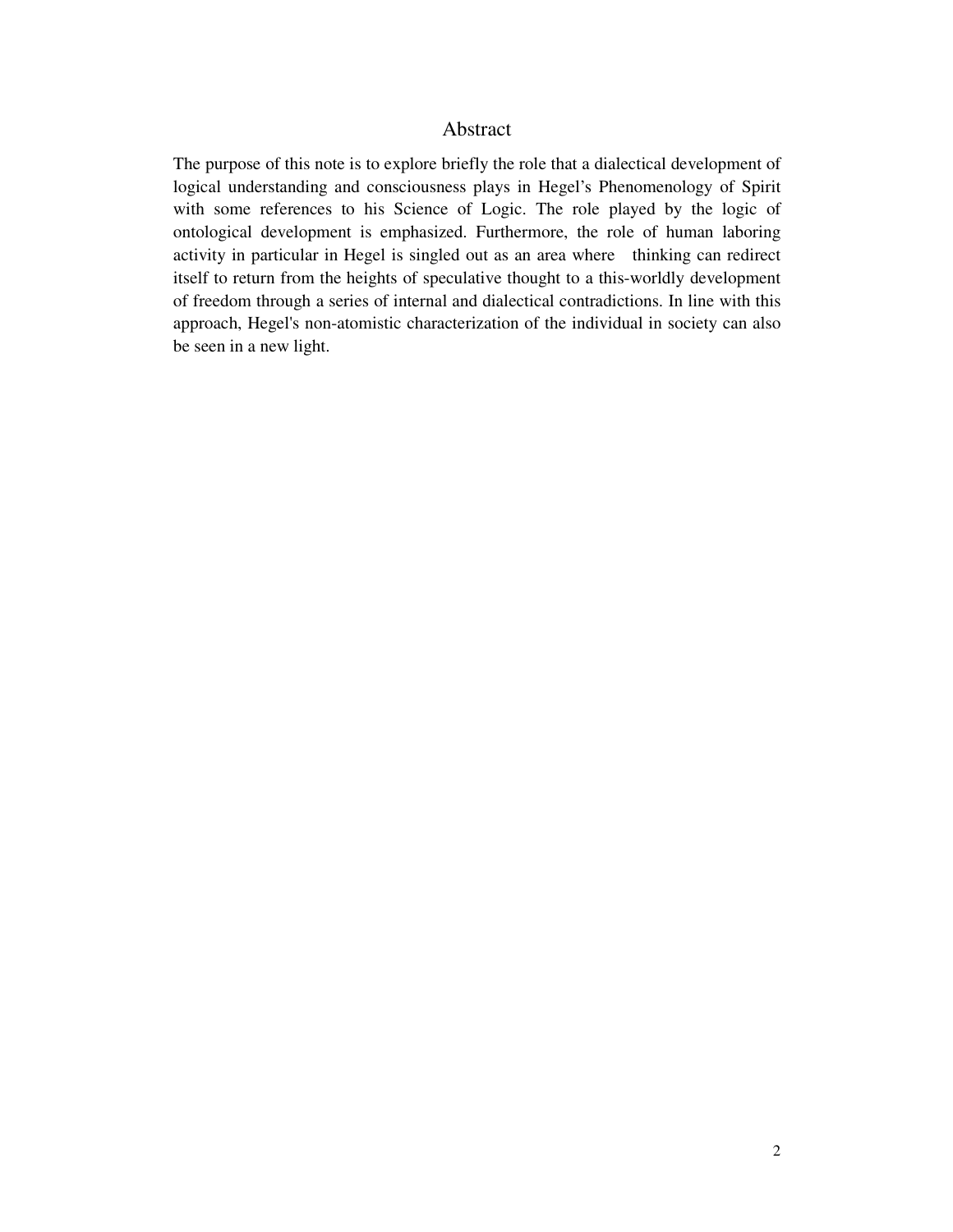Hegel's Phenomenology of Spirit (PS) and Science of Logic (SL) are two seminal works by the great philosopher. Of the two the Phenomenology of Spirit(1807) is a youthful book compared with the Science of Logic(1816). However, there is a continuity of Hegel's philosophical project of arriving at a dialectical grasp of the dynamics of "Being" with significant thematic and conceptual overlap between the two works. The purpose of this note is to explore briefly the role that a dialectical development of logical understanding and consciousness plays in these works.<sup>1</sup> The emphasis will be on PS, with only some remarks on SL when relevant.<sup>2</sup>

 It is important to see both these works in a post-Kantian philosophical context as well. In this particular context, among other things, Hegel was wrestling with Kant's particular solution to Humean skepticism which challenged the ideas of causality, necessity and universality, ultimately negating the possibilities of deriving certain knowledge of the world through rational reflection. Hegel found Kant's solution through a critique of pure reason to be a partial one only. In his view, Kant conceded too much to Hume by restricting the possibility of knowledge only to the realm of phenomena and thus making it seemingly impossible to gain knowledge of the ultimate nature of reality through rational speculation.

 PS can be seen as Hegel's early and preliminary investigation of the development of a reflective consciousness through using a kind of dialectical logic. More specifically, Hegel attempts to establish clearly the stages that an ordinary consciousness needs to go through in order to reach the necessary epistemological and ontological conditions for embarking on further speculative thought that rejects Kant's epistemological and ontological claims regarding the inability of pure reason to know the thing-in-itself. In this sense, his later SL pursues the logical and ontological

 $\overline{a}$ 

<sup>&</sup>lt;sup>1</sup> There are, of course, many interpretations and exegetical pieces on PS. Jean Wahl's discussion of the unhappy consciousness and its subsequent influence on French thinking is a prominent case in point. There are also works by Hyppolite, Westphal, Kojeve, Pippin and others each with its distinctive viewpoint. Mine is, in a sense, closest to that of Westphal but without his theism. In terms of dialectical logic, I have been influenced by Ilyenkov's book by the same title.

<sup>&</sup>lt;sup>2</sup> Hegel's earlier work *The Difference Between Fichte's and Schelling's System of Philosophy* is also of some importance. But a historical exegesis of the evolution of Hegel's thought in this manner would take us too far afield.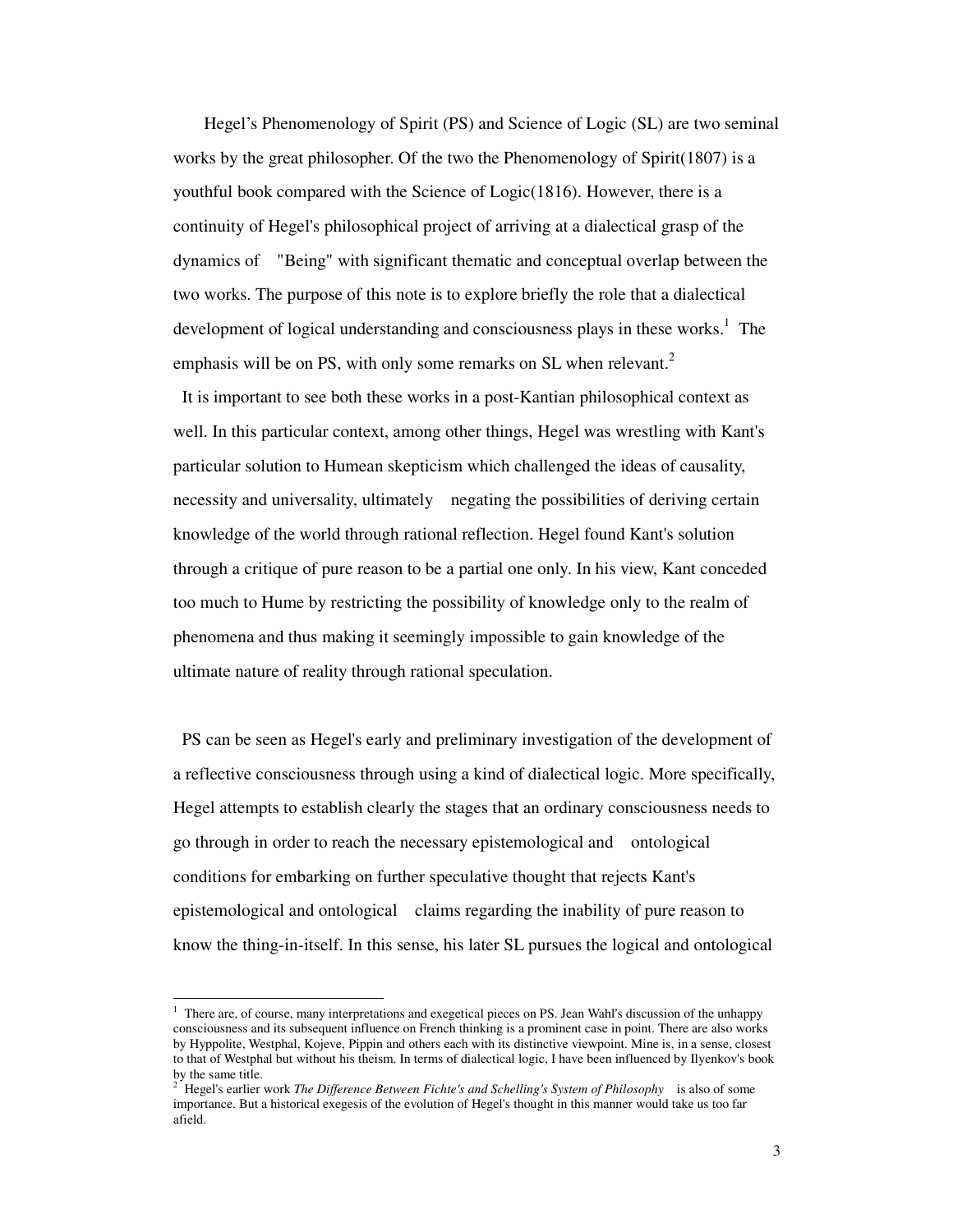structure of speculative thought in depth by starting where PS leaves off. SL starts with the idea of pure, indeterminate, immediate "being" whereas PS ends--- after consciousness has become fully critical and aware of itself--- with the dissolution of subject/object dichotomy in thought (speculative or absolute knowledge as such).

 In SL, Hegel wants to begin without any presuppositions by suspending all assumptions about thought and being. His philosophical strategy here is to let the indeterminate thought of being unfold through a dialectical movement of self-generated contradictions that are sublated through the use of a more developed form of dialectical logic. PS is a preliminary necessity only for those who are not convinced that this is possible or desirable.

 The ordinary, non-philosophical consciousness is not moved by the spirit of self-criticism. It is this possibility---and indeed the necessity as well--- of self-criticism of thought by itself that Hegel wishes to bring out. But the ordinary consciousness is fixated upon everyday experiences of objects, processes and practices. It does not see the point of challenging these already settled habits of the ordinary mind.

 Hegel wants to help the ordinary consciousness by offering a ladder to the inquiring mind in order to finally arrive at the standpoint of speculative logic. Hegel believes that the "individual" has the right to demand such a ladder since the ordinary mode of consciousness is certain only of its ordinary modes of grasping sense data, perception, understanding etc.

 Hegel shows that starting with immediate *sense – certainty*, a dialectical movement of thought can be traced through the work of many mediations which lead ultimately to a *perceptual* stage of cognition. A similar dialectical exercise with perceptions leads to the category of *understanding*. A further process of mediation and sublation takes the consciousness to the next stage of self-consciousness illustrated through the famous master-slave figure<sup>3</sup>. In what follows, I will emphasize the complexities of this figure. In particular, the role of the laboring process in

 $\overline{a}$ 

<sup>&</sup>lt;sup>3</sup> There is a large literature on this already. From a literary perspective, the rhetorical figure can be seen as an elaborate conceit that draws out and emphasizes certain aspects of this figure in order to elucidate how self-consciousness develops. The complexities of this process will be highlighted here.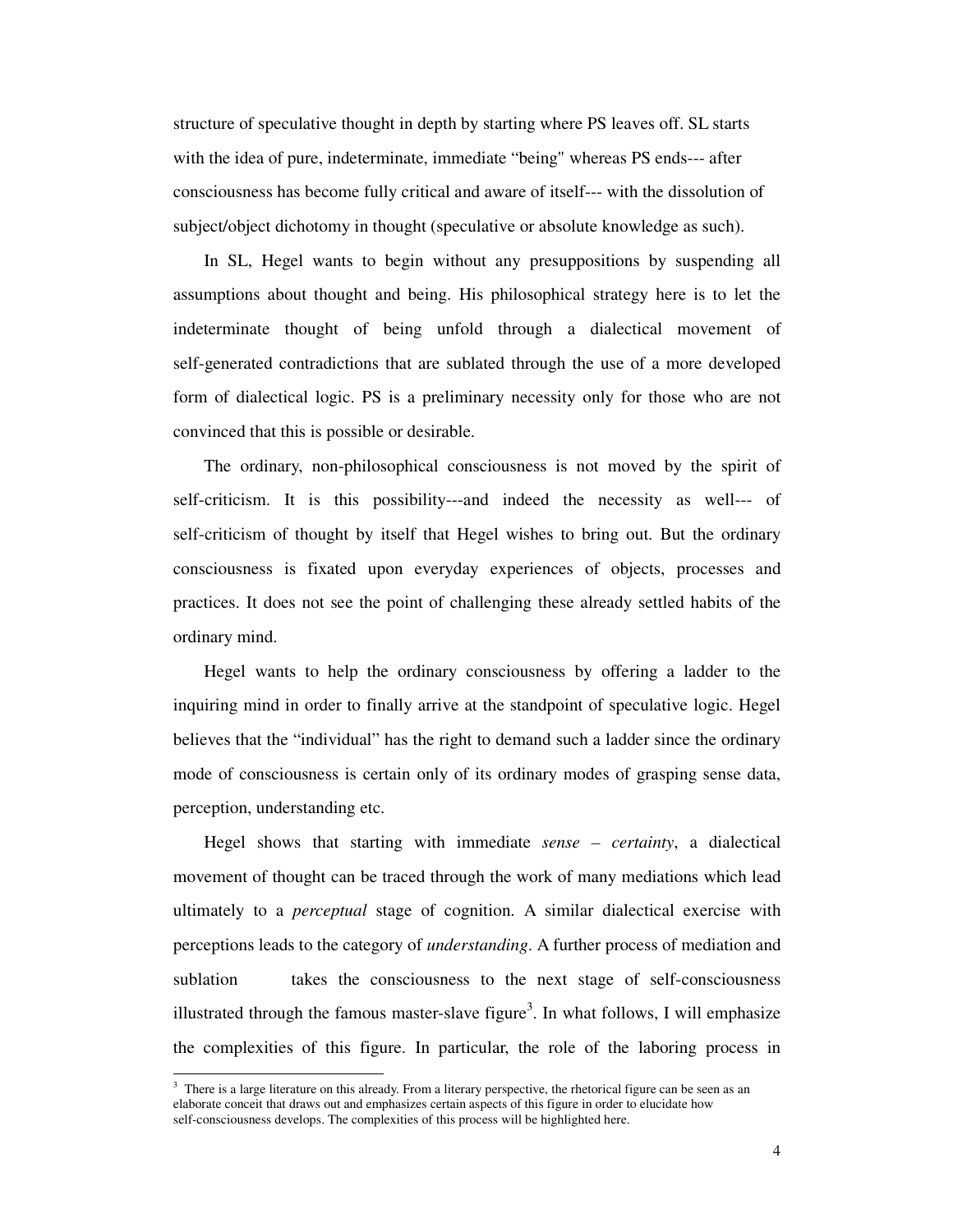creating self-consciousness will be a central aspect. It may be helpful to elaborate a bit upon these preliminary stages of passing from the ordinary consciousness to self-consciousness.

 Sence-certainty experiences itself (i.e. in its *Erfahrung*) as being aware of the pure empirical particularity of things. At this point, the consciousness is naïve and experiences seemingly no mediation through concepts or language. It looks at what it has before itself simply as "this", "here", "now". However, through its own experience (*Erfahrung*), it realizes that the object (*Gegenstand*) is much more complex than the initial appearances. For example, "this" turns out to be not just a pure and simple "this". A complex unity and continuity of many moments are found to be involved when we try to think through the idea of a simple 'this'.In particular, the idea of 'this' also involves the idea of its dialectical negation 'not-this'. Likewise Hegel speaks of "now" as a now which is an absolute plurality of nows and a 'here' that turns out to be a complex of many 'heres' involving also "… a Before and Behind, an Above and Below, a Right and Left" as Hegel reminds us using remarkably simple everyday German locutions. Ultimately, this dialectical movement of what is now a reflective consciousness at its early stages takes it to the category of perception which overlays sense-certainty.

Similar dialectical critical reflection $4$  on the part of the perceiving consciousness

#### Furthermore, Hegel adds:

 $\overline{a}$ 

<sup>4</sup> Here the idea of sublation(*aufhebung*) is important. Contrary to the popular bowdlerized version of dialectics as the *thesis-antithesis-synthesis* triad, Hegelian dialectics is the self-movement of thought where both negation and preservation take place continually. In SL( paragraphs 184-187), Hegel gives a very clear exposition of this:

*To sublate,* and the *sublated* (that which exists ideally as a moment), constitute one of the most important notions in philosophy. It is a fundamental determination which repeatedly occurs throughout the whole of philosophy, the meaning of which is to be clearly grasped and especially distinguished from *nothing*. What is sublated is not thereby reduced to nothing. Nothing is *immediate*; what is sublated, on the other hand, is the result of *mediation*; it is a non-being but as a *result* which had its origin in a being. It still has, therefore, *in itself* the *determinate from which it originates*.

<sup>&#</sup>x27;*To sublate*' has a twofold meaning in the language: on the one hand it means to preserve, to maintain, and equally it also means to cause to cease, to put an end to. Even 'to preserve' includes a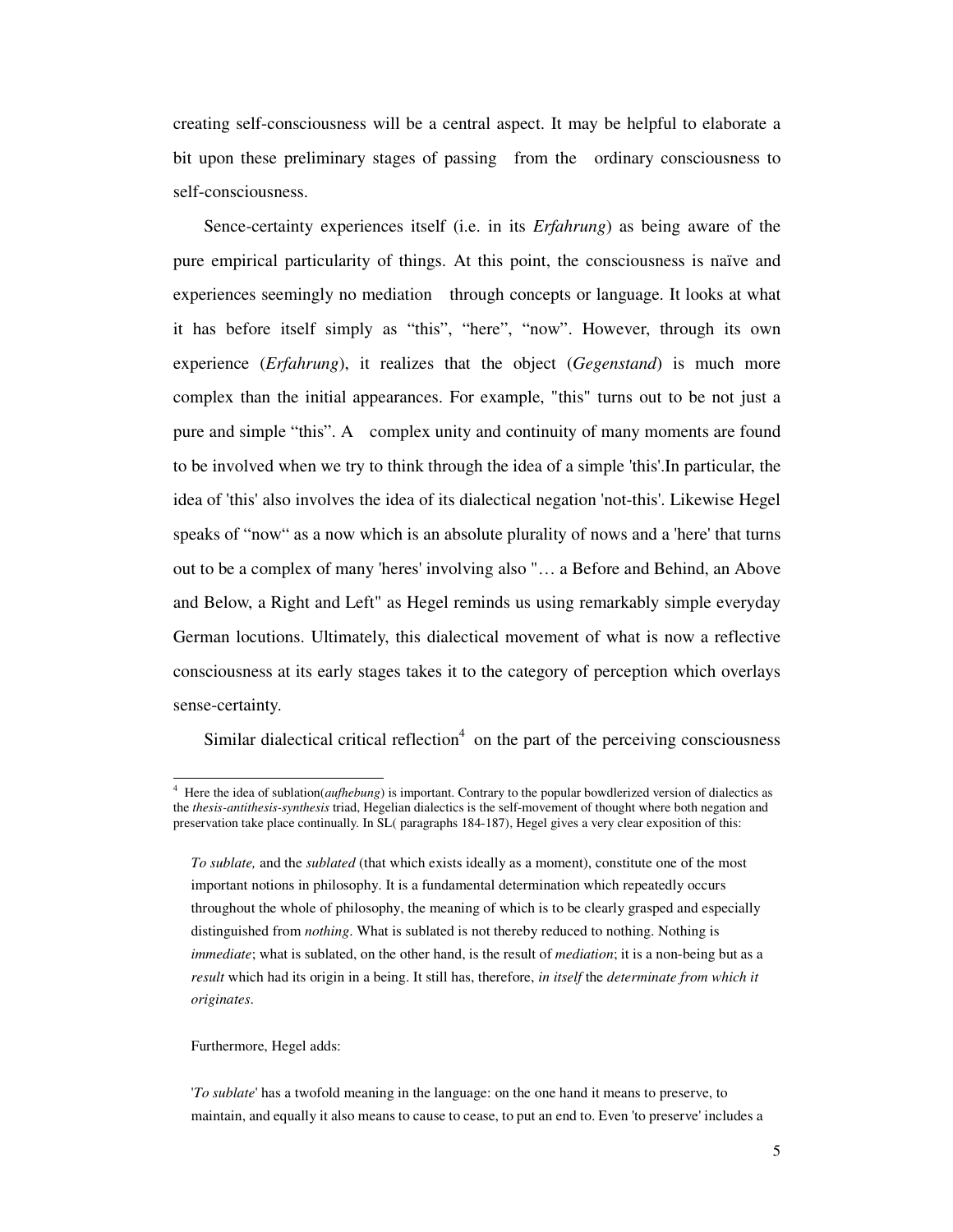results in a further discovery. Perception finds that its object is not just a thing with particular proportions and apparent color etc. Rather, it is a concrete expression of a force within the object. This is clearly a post-Newtonian and a post-Kantian development. Here Hegel is trying to push the Newtonian idea of a mechanistic force further and to find its limits.To grasp the nature of this force with the mind requires (Kantian) understanding (*Verstand*). The lawful nature of the realm of inner force is described further by the Kantian categories of universality, necessity, causality etc.

 $\overline{a}$ 

The two definitions of 'to sublate' which we have given can be quoted as two dictionary *meanings* of this word. But it is certainly remarkable to find that a language has come to use one and the same word for two opposite meanings. It is a delight to speculative thought to find in the language words which have in themselves a speculative meaning; the German language has a number of such. The double meaning of the Latin *tollere* (which has become famous through the Ciceronian pun: *tollendum est Octavium*) does not go so far; its affirmative determination signifies only a lifting-up. Something is sublated only in so far as it has entered into unity with its opposite; in this more particular signification as something reflected, it may fittingly be called a *moment.* In the case of the lever, weight and distance from a point are called its mechanical moments on account of the sameness of their effect, in spite of the contrast otherwise between something real, such as a weight, and something ideal, such as a mere spatial determination, a line.' We shall often have occasion to notice that the technical language of philosophy employs Latin terms for reflected determinations, either because the mother tongue has no words for them or if it has, as here, because its expression calls to mind more what is immediate, whereas the foreign language suggests more what is reflected.

The more precise meaning and expression which being and nothing receive, now that they are *moments*, is to be ascertained from the consideration of determinate being as the unity in which they are preserved. Being is being, and nothing is nothing, only in their contradistinction from each other; but in their truth, in their unity, they have vanished as these determinations and are now something else. Being and nothing are the same; *but just because they are the same they are no longer being and nothing,* but now have a different significance. In becoming they were coming-to-be and ceasing-to-be; in determinate being, a differently determined unity, they are again differently determined moments. This unity now remains their base from which they do not again emerge in the abstract significance of being and nothing.

negative element, namely, that something is removed from its influences, in order to preserve it. Thus what is sublated is at the same time preserved; it has only lost its immediacy but is not on that account annihilated.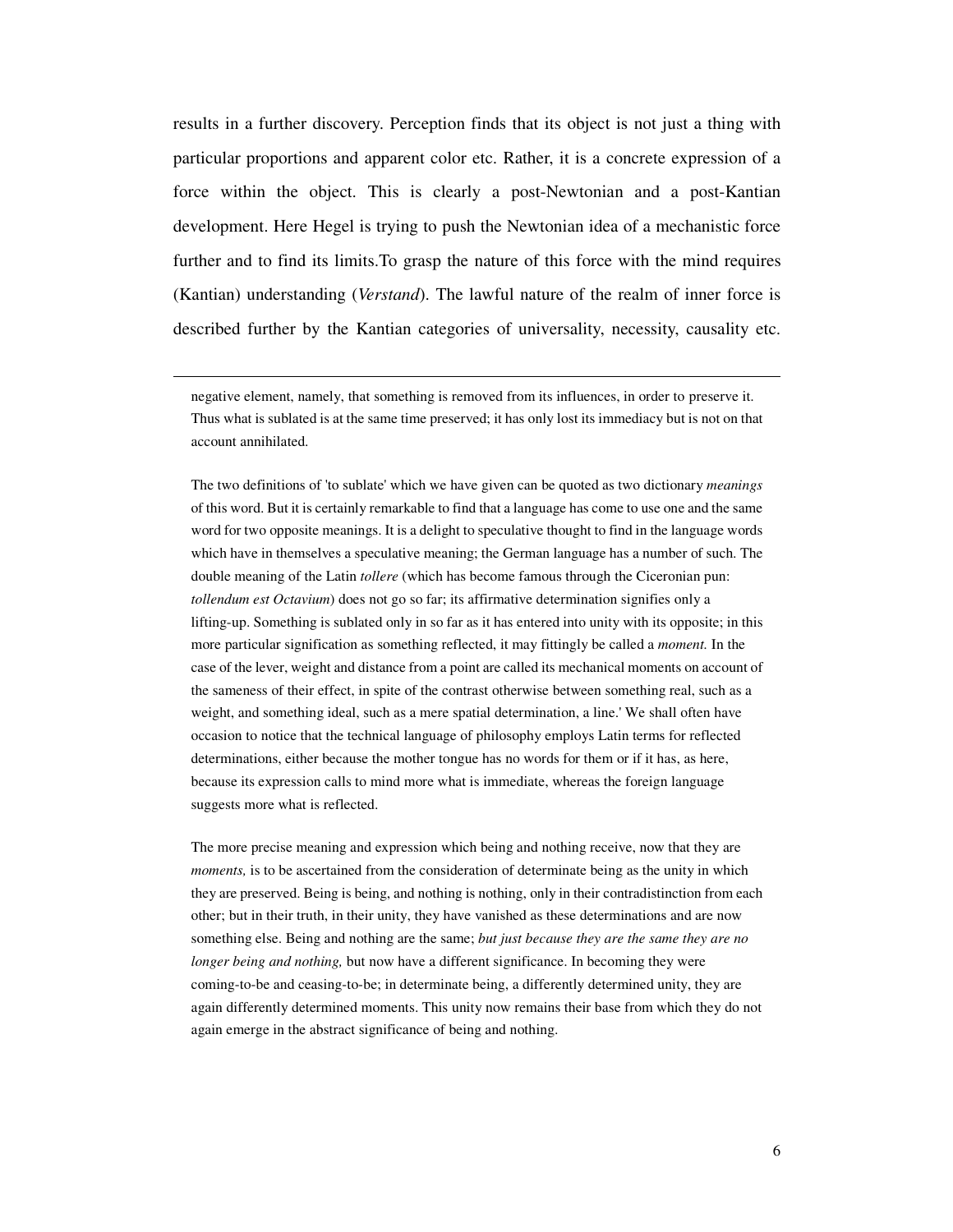Thus it is through this dialectical motion of understanding the inner force that consciousness finally finds a dimension of itself in the things outside. It has now begun to turn into self-consciousness; but it is still at an early stage of development.

 A crucial further step in the development of self-consciousness occurs when consciousness discovers other living, self-conscious beings. These beings validate our own awareness of ourselves by recognizing us. We, in our turn, must recognize them as well and thus validate their awareness of themselves .

 Most importantly, at this stage through this mutual recognition, self-consciousness realizes that individual identity is not really that of an atomistic, isolated person. Individuals are formed by their interactions with others. These social interactions give self-consciousness a social character. Therefore self-consciousness can think of itself as one aspect of a "unit of…different independent self-consciousnesses which, in their oppositions, enjoy perfect freedom and independence." This is the point where a reflective self can say:

"I that is We and We that is I."

There is some danger of misconstruing Hegel as a collectivist. It needs to be emphasized, therefore, that Hegel is endorsing a genuine individual self-consciousness, but it is a self-consciousness that is rooted in a reciprocal sociality at the same time. In paragraph 177 of PS, Hegel clarifies further:

Only so and only then *is* it self-consciousness in actual fact; for here first of all it comes to have the unity of itself in its otherness. Ego which is the object of its notion, is in point of fact not *"object".*  The object of desire, however, is only independent, for it is the universal, ineradicable substance, the fluent self-identical essential reality. When a self-consciousness is the object, the object is just as much ego as object.

With this we already have before us the notion of *Mind* or *Spirit*. What consciousness has further to become aware of, is the experience of what mind is — this absolute substance, which is the unity of the different self-related and self-existent self-consciousnesses in the perfect freedom and independence of their opposition as component elements of that substance: Ego that is "we", a plurality of Egos, and "we" that is a single Ego. Consciousness first finds in self-consciousness the notion of mind — its turning-point, where it leaves the parti-coloured show of the sensuous immediate, passes from the dark void of the transcendent and remote super-sensuous, and steps into the spiritual daylight of the present.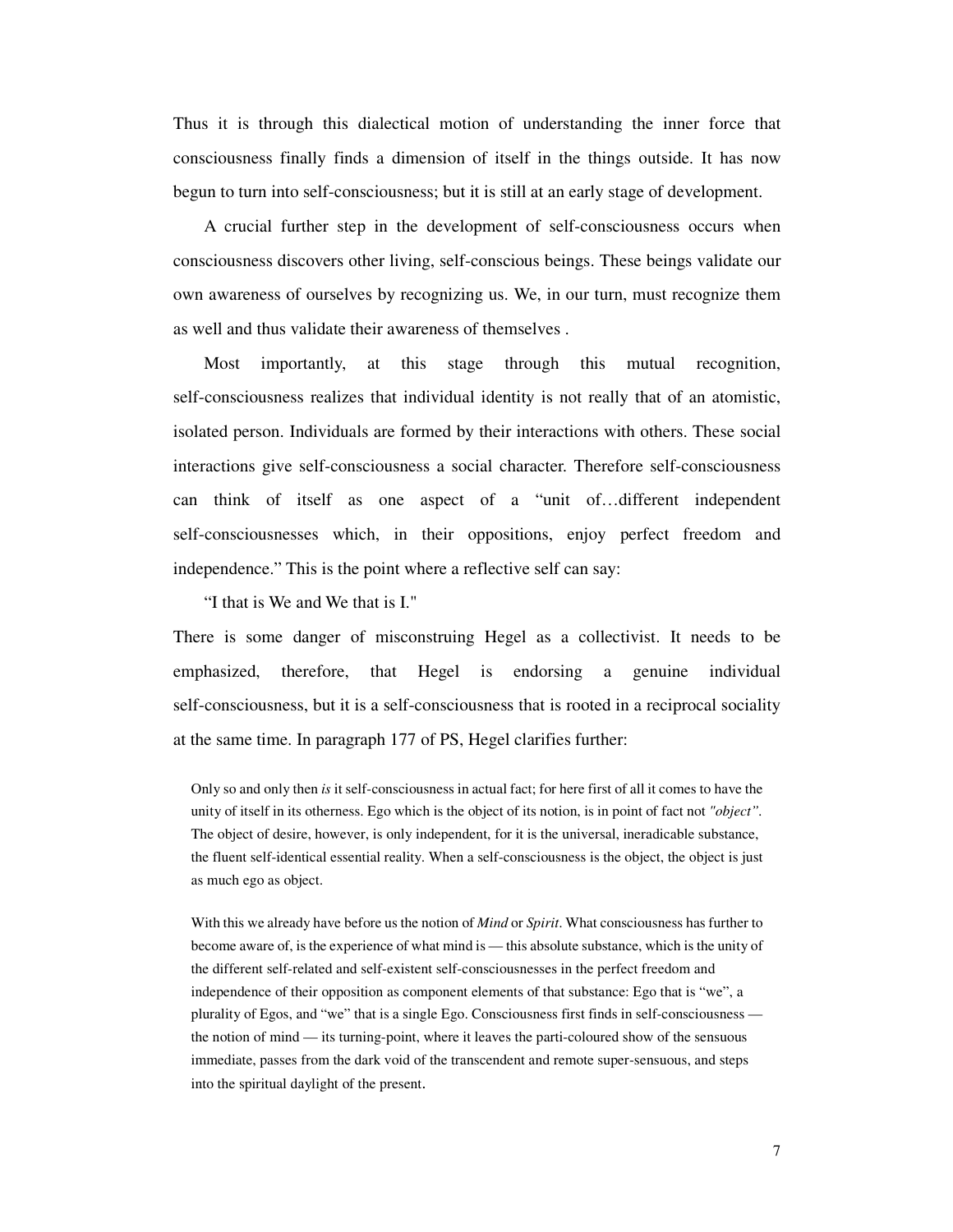The socio-historical unity of 'We and I' is what Hegel calls *Geist* or spirit, Ontologically, Hegel understands *Geist* to be the 'absolute substance' of individuals who belong to Geist".

 This brings us to a concrete elucidation of the mutual recognition problem through a consideration of the relation between the "master" and "slave" (lordship and bondage in J. B. Baillie's translation from which the quotes below are taken).The whole problem is set in the context of mutual recognition because without such reciprocal recognition consciousness can not ground itself ontologically. As Hegel puts it:

Self-consciousness exists in itself and for itself, in that, and by the fact that, it exists for another self-consciousness that is to say, it is only by being acknowledged or recognized …self-consciousness has before it another self-consciousness ... it must cancel this its other. To do so is the sublation... it must set itself to sublate the other independent being… secondly, it therefore proceeds to sublate its own self. (B-229)

 One who becomes the master "…is the consciousnesss that exists for itself; but no longer merely the general notion of existence for self." (B-239) In this social-spiritual metaphor, the master "… is the power dominating existence." (B-235) However, it is the bondsman who labors and is thus related to the world of things in nature. Therefore, Hegel concludes:

"The truth of the independent consciousness is … the consciousness of the bondsman …bondage will, when completed, pass into the opposite of what it immediately is: being a consciousness within itself. It will enter into itself, and change round into real and true independence." (B-237)

 Hegel is quite explicit with regards to the role that labor plays in this transformation.

"Though work and labour … the consciousness of the bondsman comes to itself…Labor is desire restrained and checked…labor shapes and fashions the thing…The consciousness that toils and serves accordingly attains by this means the direct apprehension of that independent being as its self." (B-238)

 One important aspect of Hegel's illustration here is that the fundamental asymmetry of power prevents the above relations from being a fully spiritual one.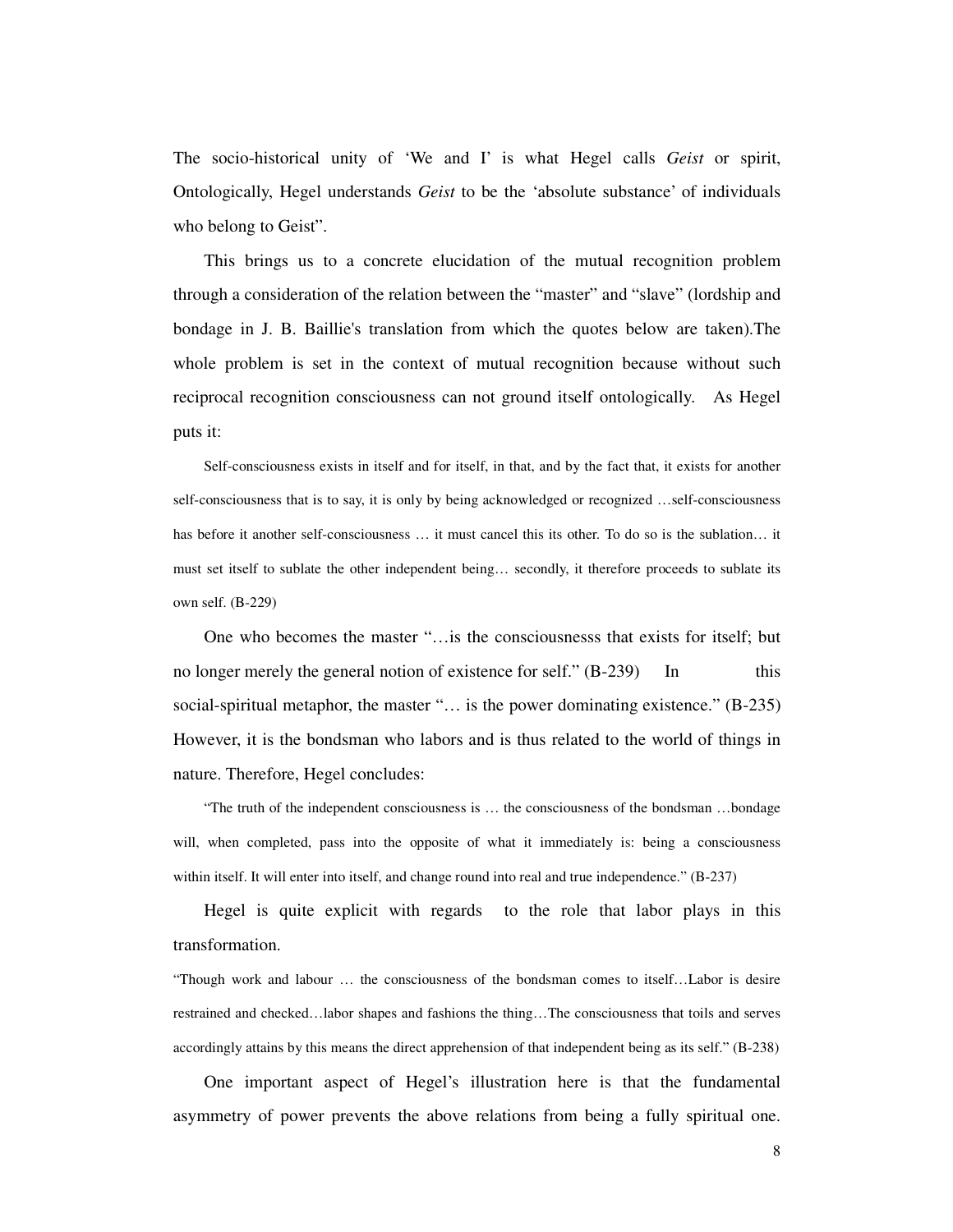Only the emergence of a shared recognition, albeit through a life and death struggle, can lead to a common ideality. This is objectified in the laws and institutions that are the products of historic struggles. Indeed this can be called the dialectics of the spirit working through history. Hegel refers to the Greek world described in Sophocles' Antigone to illustrate the limits of the ancient world and the possibilities of further movements of consciousness and self-consciousness. In the SL and in his lectures on philosophy of history Hegel develops these themes further.

 We have finally arrived at the point in the PS where the unhappy consciousness begins to glimpse spiritual consciousness. This more developed form of consciousness understands itself not only as historical and social but also as ontologically grounded as well because of this historicity and sociality. Thus the self-consciousness of 'Being' itself – "substance" or the "absolute" – now is revealed abstractly as socio-historical . From this perspective, Hegel's later work from SL onwards through his lectures on the philosophy of right and philosophy of history are attempts attempt to make this characterization of consciousness more concrete.

 However, at this point in PS religion – spiritual consciousness posits the divine being – infinite reason, logos, etc. – can still remain the object of consciousness. There is still alienation. God is conceived as "the deed of an alien satisfaction." The divine power is separated from human power and the human self "does not find it in its own action as such." (PS 477)

 At the ultimate stage, according to Hegel, *contra* Kant, this type of religious consciousness develops into absolute knowing. This step comes with the realization that the power attributed to an outside God is actually the power of dialectical reason. This is summed up in *Begriff* or Concept. *Begriff* is always and everywhere at work in both ontological being and human consciousness. Only at this point of development into absolute knowing through dialectical reason, does consciousness dissolve qua consciousness. It is finally able to transform itself into speculative thought. It is no longer just 'consciousness – of" with its object 'out there.' It is now universal dialectical reason and presages Hegel's later thought in SL. In this sense, as claimed at the beginning of this essay, SL does indeed begin where PS leaves off. Together, the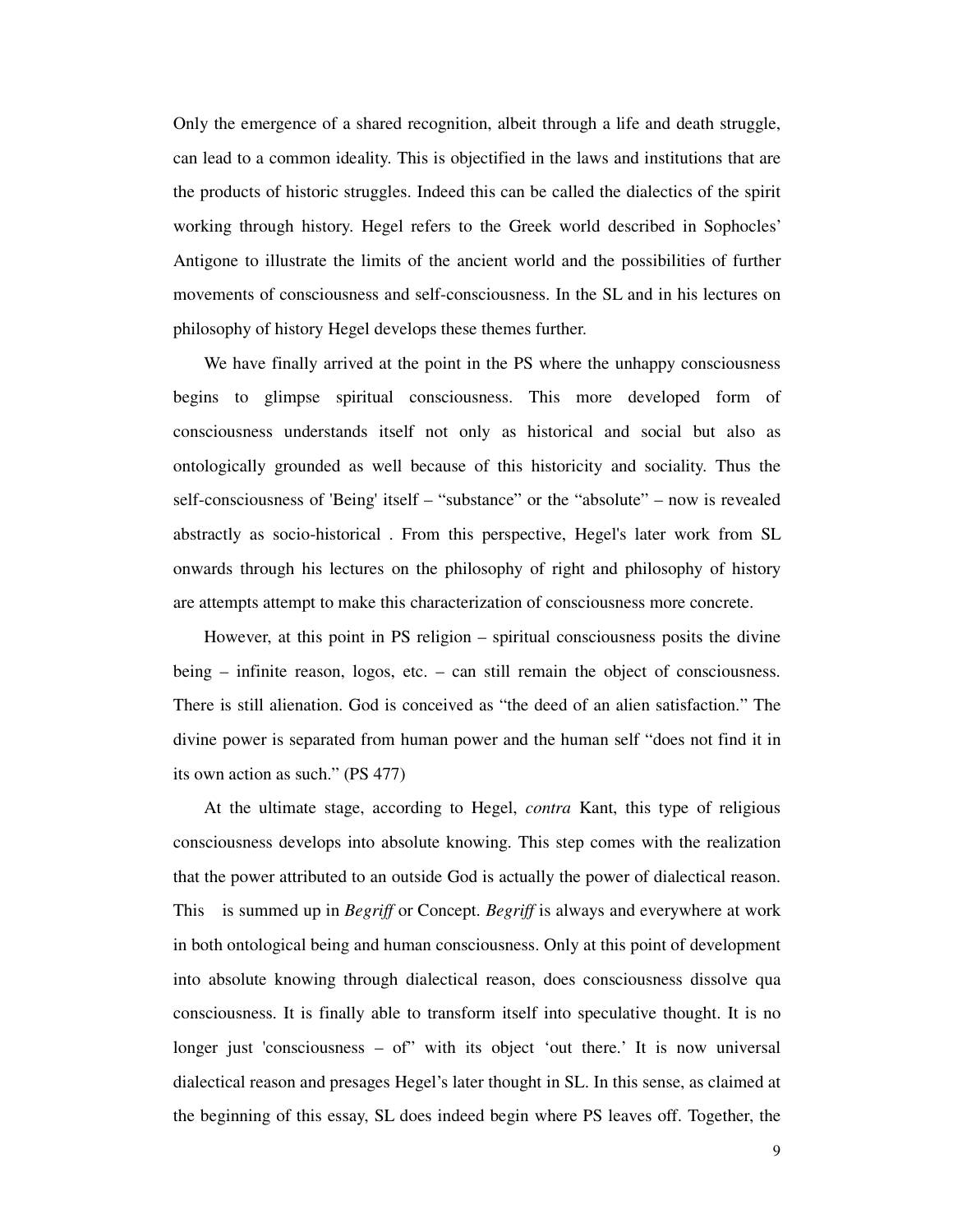two works develop systematically the ontological unfolding of consciousness by using dialectical logic in its full rigor and encompassing scope.

Note:

In the next essay I will discuss how close Hegel's Logic takes us to human social practice, only to return to speculative thought. It was up to Marx to use human laboring activity as social practice as the key to a real dialectical development through history. [i.e. practical activity altering both nature and human nature.] I will naturally discuss the category division of labor (DOL). DOL is the key explanatory factor for (alienated) throught.

(Key: critique of Hegel for his elevation of thought as the only active and creative force.)

### **References:**

Hegel, G.W.F. *Gesammelte Werke*, Rheinisch-Westfälischen Akademie der Wissenschaften, ed., (Hamburg: Felix Meiner Verlag, 1968-).

*----------The Difference Between Fichte's and Schelling's System of Philosophy*, trans. H. S. Harris and W. Cerf, (Albany: State University of New York Press, 1977).

-------- (1807) *The Phenomenology of Mind,* Translated, with an introduction and notes, by J. B. Baillie, Harper's edition, 1967

----------(1816)*Hegel's Science of Logic*, trans. A. V. Miller, (London: Allen and Unwin, 1969).

Hyppolite, Jean 1979. *Genesis and Structure of "Hegel's Phenomenology of Spirit.* Evanston: